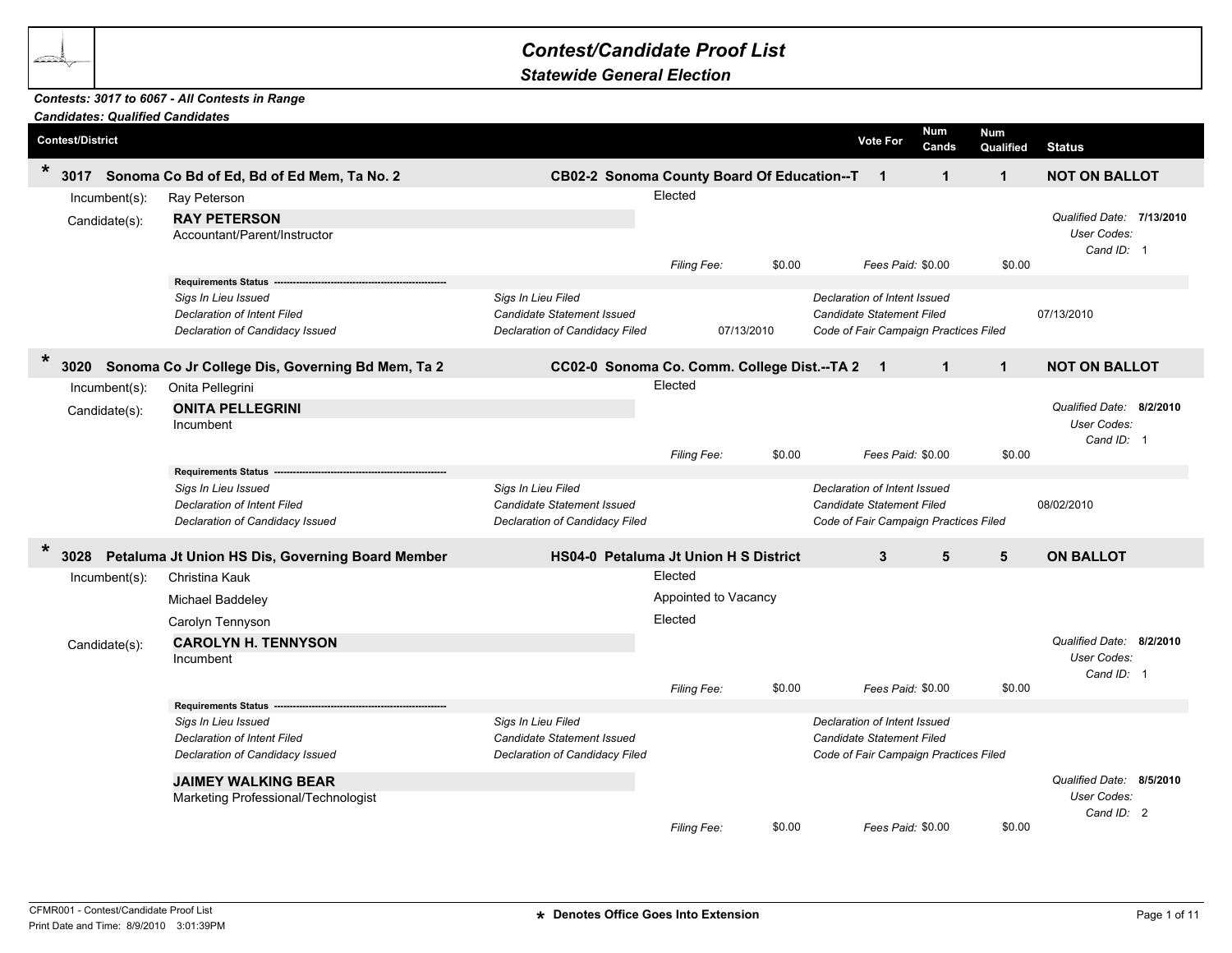| <b>Contest/District</b>        |                                                                                                                                                       |                                                                                                  |                                               |                      | <b>Vote For</b>                                                                                                         | Num<br>Cands | <b>Num</b><br>Qualified | <b>Status</b>                                         |  |
|--------------------------------|-------------------------------------------------------------------------------------------------------------------------------------------------------|--------------------------------------------------------------------------------------------------|-----------------------------------------------|----------------------|-------------------------------------------------------------------------------------------------------------------------|--------------|-------------------------|-------------------------------------------------------|--|
|                                |                                                                                                                                                       | Non-Partisan SCHOOL PETALUMA JT UNION HIGH SCHOOL DISTRICT Governing Board Member                |                                               |                      |                                                                                                                         |              |                         |                                                       |  |
| 3028                           | Petaluma Jt Union HS Dis, Governing Board Member<br><b>Requirements Status</b>                                                                        |                                                                                                  |                                               |                      | 3                                                                                                                       | 5            | 5                       | <b>ON BALLOT</b>                                      |  |
|                                | Sigs In Lieu Issued<br>Declaration of Intent Filed<br>Declaration of Candidacy Issued                                                                 | Sigs In Lieu Filed<br>Candidate Statement Issued<br><b>Declaration of Candidacy Filed</b>        |                                               |                      | Declaration of Intent Issued<br>Candidate Statement Filed<br>Code of Fair Campaign Practices Filed                      |              |                         |                                                       |  |
|                                | <b>SHERI N.W. CHLEBOWSKI</b><br>Attorney/Parent                                                                                                       |                                                                                                  | <b>Filing Fee:</b>                            | \$0.00               | Fees Paid: \$0.00                                                                                                       |              | \$0.00                  | Qualified Date: 8/6/2010<br>User Codes:<br>Cand ID: 3 |  |
|                                | <b>Requirements Status</b><br>Sigs In Lieu Issued<br><b>Declaration of Intent Filed</b><br>Declaration of Candidacy Issued<br><b>MICHAEL BADDELEY</b> | Sigs In Lieu Filed<br>Candidate Statement Issued<br>Declaration of Candidacy Filed               |                                               |                      | Declaration of Intent Issued<br>Candidate Statement Filed<br>Code of Fair Campaign Practices Filed                      |              |                         | Qualified Date: 8/6/2010                              |  |
|                                | Appointed Incumbent<br><b>Requirements Status</b>                                                                                                     |                                                                                                  | <b>Filing Fee:</b>                            | \$0.00               | Fees Paid: \$0.00                                                                                                       |              | \$0.00                  | User Codes:<br>Cand ID: 4                             |  |
|                                | Sigs In Lieu Issued<br>Declaration of Intent Filed<br>Declaration of Candidacy Issued                                                                 | Sigs In Lieu Filed<br>Candidate Statement Issued<br>Declaration of Candidacy Filed               |                                               |                      | Declaration of Intent Issued<br>Candidate Statement Filed<br>Code of Fair Campaign Practices Filed                      |              |                         |                                                       |  |
|                                | <b>CHRISTIINA KAUK</b><br>Incumbent                                                                                                                   |                                                                                                  | <b>Filing Fee:</b>                            | \$0.00               | Fees Paid: \$0.00                                                                                                       |              | \$0.00                  | Qualified Date: 8/6/2010<br>User Codes:<br>Cand ID: 5 |  |
|                                | <b>Requirements Status</b><br>Sigs In Lieu Issued<br>Declaration of Intent Filed<br>Declaration of Candidacy Issued                                   | Sigs In Lieu Filed<br><b>Candidate Statement Issued</b><br>Declaration of Candidacy Filed        |                                               |                      | Declaration of Intent Issued<br>Candidate Statement Filed<br>Code of Fair Campaign Practices Filed                      |              |                         |                                                       |  |
| $\ast$<br>3034                 | Bolinas-Stinson Un Sch, Gov Brd Mem, Full Term                                                                                                        |                                                                                                  | <b>SC00-0 Bolinas-Stinson School District</b> |                      | 3                                                                                                                       | $\mathbf{2}$ | $\overline{2}$          | <b>NOT ON BALLOT</b>                                  |  |
| Incumbent(s):<br>Candidate(s): | Michael Rafael Zaleski<br>Jennifer Kovace Pfeiffer<br><b>Stephen Arthur Marcotte</b><br><b>JENNIFER PFEIFFER</b><br>Incumbent                         |                                                                                                  | Appointed to Vacancy<br>Elected<br>Elected    |                      |                                                                                                                         |              |                         | Qualified Date: 8/3/2010<br>User Codes:<br>Cand ID: 1 |  |
|                                | <b>Requirements Status -</b><br>Sigs In Lieu Issued<br>Declaration of Intent Filed<br>Declaration of Candidacy Issued                                 | Sigs In Lieu Filed<br>Candidate Statement Issued<br>08/03/2010<br>Declaration of Candidacy Filed | Filing Fee:                                   | \$0.00<br>08/03/2010 | Fees Paid: \$0.00<br>Declaration of Intent Issued<br>Candidate Statement Filed<br>Code of Fair Campaign Practices Filed |              | \$0.00                  | 08/03/2010                                            |  |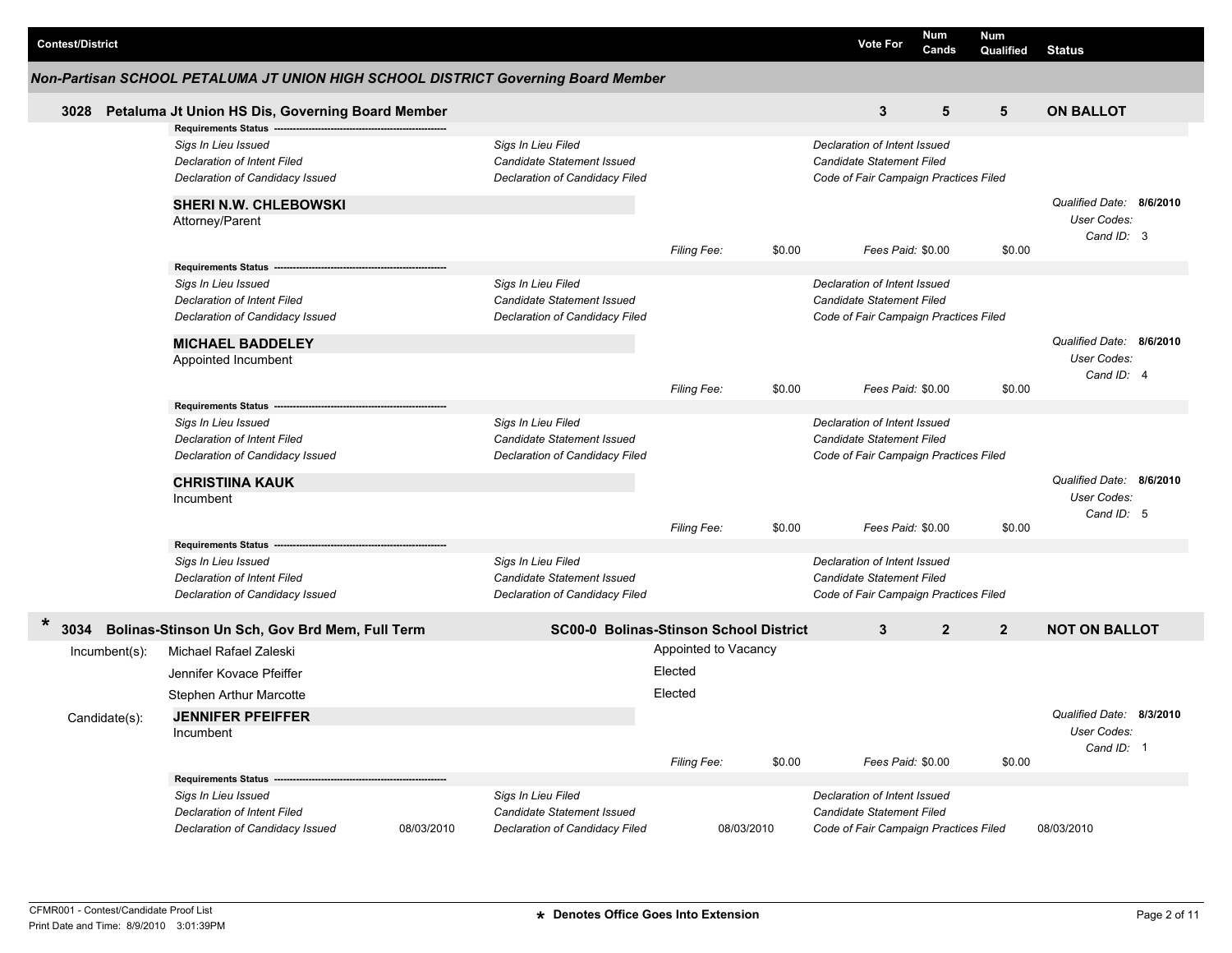|        | <b>Contest/District</b> |                  |                                                                                              |            |                                                                                           |                      |                          | <b>Vote For</b>                                                                                           | <b>Num</b><br>Cands | Num<br>Qualified | <b>Status</b>                                         |          |
|--------|-------------------------|------------------|----------------------------------------------------------------------------------------------|------------|-------------------------------------------------------------------------------------------|----------------------|--------------------------|-----------------------------------------------------------------------------------------------------------|---------------------|------------------|-------------------------------------------------------|----------|
|        |                         |                  | Non-Partisan SCHOOL BOLINAS-STINSON UNION SCHOOL DISTRICT Gov Brd Member, Full Term          |            |                                                                                           |                      |                          |                                                                                                           |                     |                  |                                                       |          |
|        | 3034                    |                  | Bolinas-Stinson Un Sch, Gov Brd Mem, Full Term                                               |            |                                                                                           |                      |                          | 3                                                                                                         | $\mathbf{2}$        | $\overline{2}$   | <b>NOT ON BALLOT</b>                                  |          |
|        |                         |                  | <b>STEPHEN ARTHUR MARCOTTE</b><br>Incumbent                                                  |            |                                                                                           |                      |                          |                                                                                                           |                     |                  | Qualified Date: 8/6/2010<br>User Codes:<br>Cand ID: 2 |          |
|        |                         |                  |                                                                                              |            |                                                                                           | Filing Fee:          | \$0.00                   | Fees Paid: \$0.00                                                                                         |                     | \$0.00           |                                                       |          |
|        |                         |                  | <b>Requirements Status</b>                                                                   |            |                                                                                           |                      |                          |                                                                                                           |                     |                  |                                                       |          |
|        |                         |                  | Sigs In Lieu Issued<br><b>Declaration of Intent Filed</b><br>Declaration of Candidacy Issued | 08/06/2010 | Sigs In Lieu Filed<br><b>Candidate Statement Issued</b><br>Declaration of Candidacy Filed |                      | 08/06/2010               | Declaration of Intent Issued<br><b>Candidate Statement Filed</b><br>Code of Fair Campaign Practices Filed |                     |                  | 08/06/2010                                            |          |
| $\ast$ | 3035                    |                  | Bolinas-Stinson Un Sch, Gov Brd Mem, Short Term                                              |            | <b>SC00-0 Bolinas-Stinson School District</b>                                             |                      |                          | $\overline{2}$                                                                                            | $\mathbf 0$         | $\mathbf{0}$     | <b>NOT ON BALLOT</b>                                  |          |
|        |                         | $Incumbent(s)$ : | Nathan Siedman                                                                               |            |                                                                                           | Appointed to Vacancy |                          |                                                                                                           |                     |                  |                                                       |          |
|        |                         |                  | 3058 SL-MC School, Governing Board Member                                                    |            | SC15-0 Sausalito Marin City School District                                               |                      |                          | 3                                                                                                         | 3                   | 3                | <b>NOT ON BALLOT</b>                                  |          |
|        |                         | $Incumbent(s)$ : | Shirley A Thornton                                                                           |            |                                                                                           | Elected              |                          |                                                                                                           |                     |                  |                                                       |          |
|        |                         |                  | Thomas William Newmeyer                                                                      |            |                                                                                           | Appointed to Vacancy |                          |                                                                                                           |                     |                  |                                                       |          |
|        |                         |                  | <b>Mark Sherman Trotter</b>                                                                  |            |                                                                                           | Elected              |                          |                                                                                                           |                     |                  |                                                       |          |
|        |                         | Candidate(s):    | <b>MARK SHERMAN TROTTER</b><br>Incumbent                                                     |            |                                                                                           |                      |                          |                                                                                                           |                     |                  | Qualified Date: 7/29/2010<br>User Codes:              |          |
|        |                         |                  |                                                                                              |            |                                                                                           | Filing Fee:          | \$0.00                   | Fees Paid: \$0.00                                                                                         |                     | \$0.00           | Cand ID: 1                                            |          |
|        |                         |                  | <b>Requirements Status</b>                                                                   |            |                                                                                           |                      |                          |                                                                                                           |                     |                  |                                                       |          |
|        |                         |                  | Sigs In Lieu Issued<br>Declaration of Intent Filed                                           |            | Sigs In Lieu Filed<br>Candidate Statement Issued                                          |                      | 07/14/2010               | Declaration of Intent Issued<br>Candidate Statement Filed                                                 |                     |                  | 07/29/2010                                            |          |
|        |                         |                  | Declaration of Candidacy Issued                                                              | 07/14/2010 | Declaration of Candidacy Filed                                                            |                      | 07/29/2010               | Code of Fair Campaign Practices Filed                                                                     |                     |                  | 07/29/2010                                            |          |
|        |                         |                  | <b>THOMAS WILLIAM NEWMEYER</b>                                                               |            |                                                                                           |                      |                          |                                                                                                           |                     |                  | Qualified Date: 8/3/2010                              |          |
|        |                         |                  | Appointed Incumbent                                                                          |            |                                                                                           |                      |                          |                                                                                                           |                     |                  | User Codes:<br>Cand ID: 2                             |          |
|        |                         |                  |                                                                                              |            |                                                                                           | <b>Filing Fee:</b>   | \$0.00                   | Fees Paid: \$0.00                                                                                         |                     | \$0.00           |                                                       |          |
|        |                         |                  | <b>Requirements Status</b>                                                                   |            |                                                                                           |                      |                          |                                                                                                           |                     |                  |                                                       |          |
|        |                         |                  | Sigs In Lieu Issued                                                                          |            | Sigs In Lieu Filed                                                                        |                      |                          | Declaration of Intent Issued                                                                              |                     |                  |                                                       |          |
|        |                         |                  | <b>Declaration of Intent Filed</b><br>Declaration of Candidacy Issued                        | 07/28/2010 | Candidate Statement Issued<br>Declaration of Candidacy Filed                              |                      | 07/28/2010<br>08/03/2010 | <b>Candidate Statement Filed</b><br>Code of Fair Campaign Practices Filed                                 |                     |                  | 08/03/2010<br>08/03/2010                              |          |
|        |                         |                  | <b>SHIRLEY A. THORNTON</b>                                                                   |            |                                                                                           |                      |                          |                                                                                                           |                     |                  | Qualified Date:                                       | 8/3/2010 |
|        |                         |                  | Incumbent                                                                                    |            |                                                                                           |                      |                          |                                                                                                           |                     |                  | User Codes:<br>Cand ID: 3                             |          |
|        |                         |                  |                                                                                              |            |                                                                                           | Filing Fee:          | \$0.00                   | Fees Paid: \$0.00                                                                                         |                     | \$0.00           |                                                       |          |
|        |                         |                  | <b>Requirements Status</b>                                                                   |            |                                                                                           |                      |                          |                                                                                                           |                     |                  |                                                       |          |
|        |                         |                  | Sigs In Lieu Issued                                                                          |            | Sigs In Lieu Filed                                                                        |                      |                          | Declaration of Intent Issued                                                                              |                     |                  |                                                       |          |
|        |                         |                  | Declaration of Intent Filed<br>Declaration of Candidacy Issued                               | 07/29/2010 | Candidate Statement Issued<br>Declaration of Candidacy Filed                              |                      | 07/29/2010<br>08/03/2010 | Candidate Statement Filed<br>Code of Fair Campaign Practices Filed                                        |                     |                  | 08/03/2010<br>08/03/2010                              |          |
| $\ast$ | 4011                    |                  | <b>Assessor-Rec-Cnty Clerk</b>                                                               |            | *0-0 County Of Marin                                                                      |                      |                          | $\mathbf{1}$                                                                                              | $\mathbf{2}$        | $\overline{2}$   | <b>ON BALLOT</b>                                      |          |
|        |                         | Incumbent(s):    | Joan Christine Thayer                                                                        |            |                                                                                           | Elected              |                          |                                                                                                           |                     |                  |                                                       |          |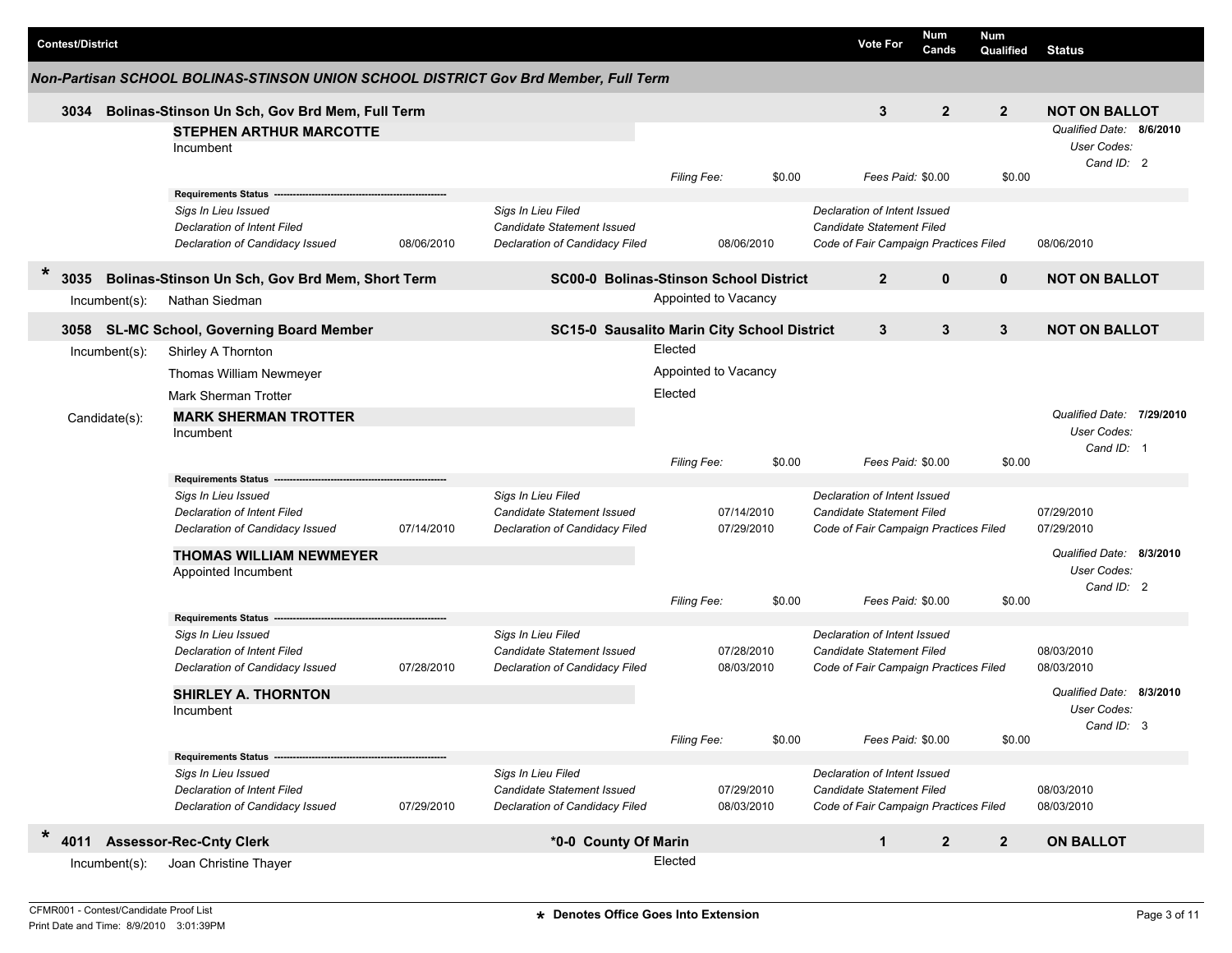| <b>Contest/District</b> |                                                                       |            |                                                              |                    |            | <b>Vote For</b>                                                           | <b>Num</b><br>Cands | <b>Num</b><br>Qualified | <b>Status</b>                                         |  |
|-------------------------|-----------------------------------------------------------------------|------------|--------------------------------------------------------------|--------------------|------------|---------------------------------------------------------------------------|---------------------|-------------------------|-------------------------------------------------------|--|
|                         | <b>Non-Partisan COUNTY Assessor-Recorder-County Clerk</b>             |            |                                                              |                    |            |                                                                           |                     |                         |                                                       |  |
|                         | 4011 Assessor-Rec-Cnty Clerk                                          |            |                                                              |                    |            | $\mathbf{1}$                                                              | $\mathbf{2}$        | $\overline{2}$          | <b>ON BALLOT</b>                                      |  |
| Candidate(s):           | <b>SHELLY SCOTT</b><br>Deputy Assessor/Appraiser                      |            |                                                              |                    |            |                                                                           |                     |                         | Qualified Date: 6/8/2010<br>User Codes:<br>Cand ID: 1 |  |
|                         |                                                                       |            |                                                              | Filing Fee:        | \$1,683.55 | Fees Paid: \$0.00                                                         |                     | \$0.00                  |                                                       |  |
|                         | <b>Requirements Status</b>                                            |            |                                                              |                    |            |                                                                           |                     |                         |                                                       |  |
|                         | Sigs In Lieu Issued                                                   | 01/07/2010 | Sigs In Lieu Filed                                           |                    | 02/25/2010 | Declaration of Intent Issued                                              |                     |                         |                                                       |  |
|                         | <b>Declaration of Intent Filed</b>                                    |            | Candidate Statement Issued                                   |                    |            | Candidate Statement Filed                                                 |                     |                         | 03/12/2010                                            |  |
|                         | Declaration of Candidacy Issued                                       | 03/12/2010 | Declaration of Candidacy Filed                               |                    | 03/12/2010 | Code of Fair Campaign Practices Filed                                     |                     |                         | 03/12/2010                                            |  |
|                         | <b>RICHARD N. BENSON</b>                                              |            |                                                              |                    |            |                                                                           |                     |                         | Qualified Date: 6/8/2010                              |  |
|                         | <b>Assistant County Assessor</b>                                      |            |                                                              |                    |            |                                                                           |                     |                         | User Codes:                                           |  |
|                         |                                                                       |            |                                                              |                    |            | Fees Paid: \$0.00                                                         |                     |                         | Cand ID: 2                                            |  |
|                         | <b>Requirements Status</b>                                            |            |                                                              | <b>Filing Fee:</b> | \$1,683.55 |                                                                           |                     | \$0.00                  |                                                       |  |
|                         | Sigs In Lieu Issued                                                   | 01/04/2010 | Sigs In Lieu Filed                                           |                    | 01/29/2010 | Declaration of Intent Issued                                              |                     |                         |                                                       |  |
|                         | Declaration of Intent Filed                                           |            | Candidate Statement Issued                                   |                    | 03/12/2010 | Candidate Statement Filed                                                 |                     |                         | 03/17/2010                                            |  |
|                         | Declaration of Candidacy Issued                                       | 03/12/2010 | Declaration of Candidacy Filed                               |                    | 03/17/2010 | Code of Fair Campaign Practices Filed                                     |                     |                         | 03/17/2010                                            |  |
|                         |                                                                       |            |                                                              |                    |            |                                                                           |                     |                         |                                                       |  |
| $\ast$<br>5093          | Member, City Council, City of Sausalito                               |            | *509-0 City Of Sausalito                                     |                    |            | $\overline{2}$                                                            | 3                   | 3                       | <b>ON BALLOT</b>                                      |  |
| Incumbent(s):           | <b>Herbert Alan Weiner</b>                                            |            |                                                              | Elected            |            |                                                                           |                     |                         |                                                       |  |
|                         | Jonathan William Leone                                                |            |                                                              | Elected            |            |                                                                           |                     |                         |                                                       |  |
| Candidate(s):           | <b>HERB WEINER</b>                                                    |            |                                                              |                    |            |                                                                           |                     |                         | Qualified Date: 8/6/2010                              |  |
|                         | Incumbent                                                             |            |                                                              |                    |            |                                                                           |                     |                         | User Codes:                                           |  |
|                         |                                                                       |            |                                                              |                    |            |                                                                           |                     |                         | Cand ID: 1                                            |  |
|                         |                                                                       |            |                                                              | Filing Fee:        | \$0.00     | Fees Paid: \$0.00                                                         |                     | \$0.00                  |                                                       |  |
|                         | <b>Requirements Status</b>                                            |            |                                                              |                    |            |                                                                           |                     |                         |                                                       |  |
|                         | Sigs In Lieu Issued                                                   |            | Sigs In Lieu Filed                                           |                    |            | Declaration of Intent Issued                                              |                     |                         |                                                       |  |
|                         | <b>Declaration of Intent Filed</b><br>Declaration of Candidacy Issued |            | Candidate Statement Issued<br>Declaration of Candidacy Filed |                    | 08/06/2010 | <b>Candidate Statement Filed</b><br>Code of Fair Campaign Practices Filed |                     |                         | 08/06/2010                                            |  |
|                         |                                                                       |            |                                                              |                    |            |                                                                           |                     |                         |                                                       |  |
|                         | <b>JOAN COX</b>                                                       |            |                                                              |                    |            |                                                                           |                     |                         | Qualified Date: 8/6/2010                              |  |
|                         | Planning Commissioner/Attorney                                        |            |                                                              |                    |            |                                                                           |                     |                         | User Codes:                                           |  |
|                         |                                                                       |            |                                                              | <b>Filing Fee:</b> | \$0.00     | Fees Paid: \$0.00                                                         |                     | \$0.00                  | Cand ID: 2                                            |  |
|                         | <b>Requirements Status</b>                                            |            |                                                              |                    |            |                                                                           |                     |                         |                                                       |  |
|                         | Sigs In Lieu Issued                                                   |            | Sigs In Lieu Filed                                           |                    |            | Declaration of Intent Issued                                              |                     |                         |                                                       |  |
|                         | Declaration of Intent Filed                                           |            | Candidate Statement Issued                                   |                    |            | Candidate Statement Filed                                                 |                     |                         | 08/06/2010                                            |  |
|                         | Declaration of Candidacy Issued                                       |            | Declaration of Candidacy Filed                               |                    |            | Code of Fair Campaign Practices Filed                                     |                     |                         |                                                       |  |
|                         | <b>JONATHAN LEONE</b>                                                 |            |                                                              |                    |            |                                                                           |                     |                         | Qualified Date: 8/6/2010                              |  |
|                         | Mayor/President, Start-Up                                             |            |                                                              |                    |            |                                                                           |                     |                         | User Codes:                                           |  |
|                         |                                                                       |            |                                                              |                    |            |                                                                           |                     |                         | Cand ID: 3                                            |  |
|                         |                                                                       |            |                                                              | <b>Filing Fee:</b> | \$0.00     | Fees Paid: \$0.00                                                         |                     | \$0.00                  |                                                       |  |
|                         | Requirements Status --------                                          |            |                                                              |                    |            |                                                                           |                     |                         |                                                       |  |
|                         | Sigs In Lieu Issued                                                   |            | Sigs In Lieu Filed                                           |                    |            | Declaration of Intent Issued                                              |                     |                         |                                                       |  |
|                         | <b>Declaration of Intent Filed</b>                                    |            | Candidate Statement Issued                                   |                    |            | Candidate Statement Filed                                                 |                     |                         | 08/06/2010                                            |  |
|                         | Declaration of Candidacy Issued                                       |            | Declaration of Candidacy Filed                               |                    |            | Code of Fair Campaign Practices Filed                                     |                     |                         |                                                       |  |

**The State**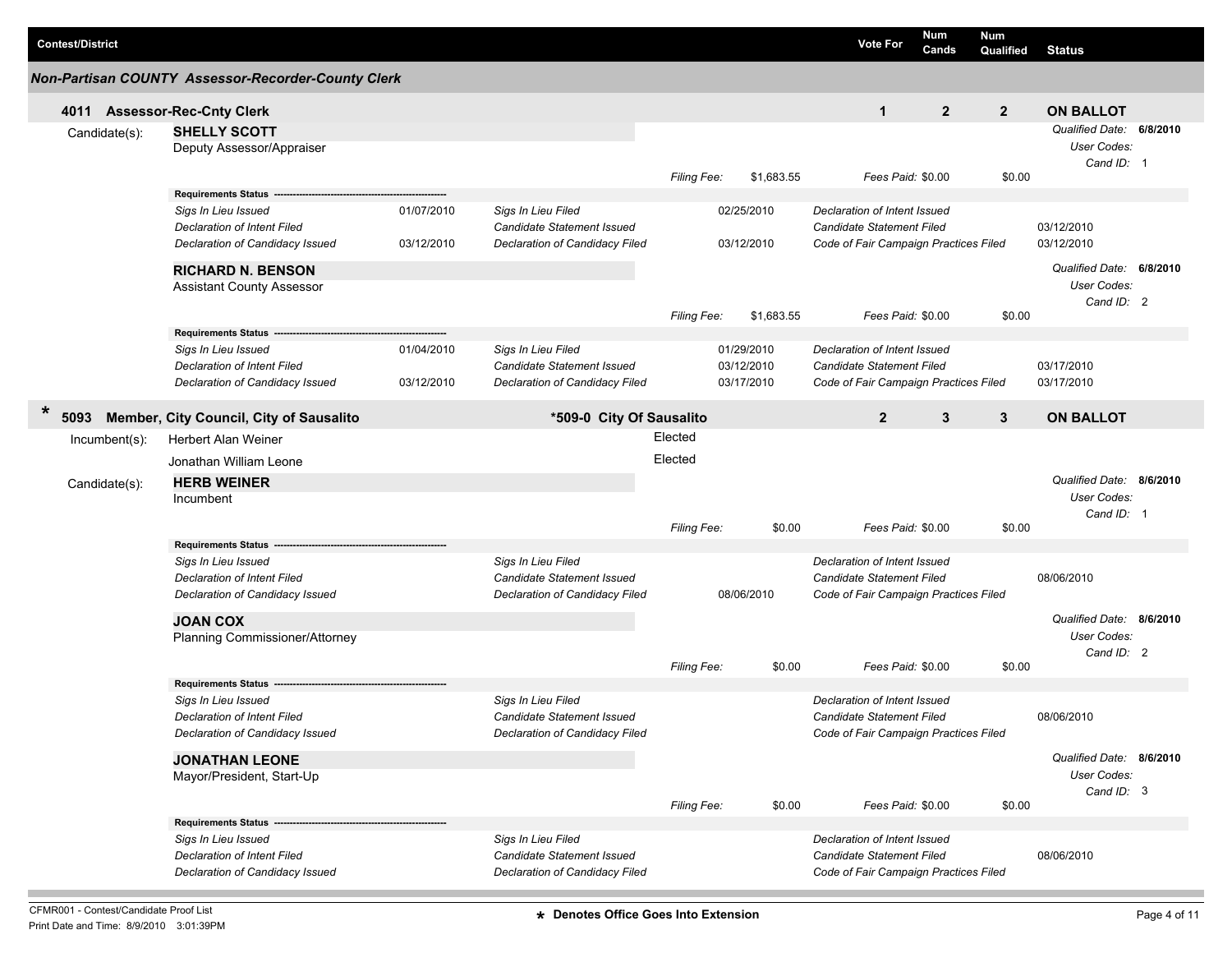| <b>Contest/District</b>              |                                                                       |            |                                                                     |                                                |        | Num<br><b>Vote For</b><br>Cands                                    | Num<br>Qualified | <b>Status</b>             |  |
|--------------------------------------|-----------------------------------------------------------------------|------------|---------------------------------------------------------------------|------------------------------------------------|--------|--------------------------------------------------------------------|------------------|---------------------------|--|
| $\star$<br>6012                      | Director, Marin Co Resour Cons Dis                                    |            |                                                                     | RCON01-0 Marin Resource Conservation Distri    |        | $\overline{2}$<br>$\overline{2}$                                   | $\overline{2}$   | <b>NOT ON BALLOT</b>      |  |
| Incumbent(s):                        | Robert Waldo Giacomini                                                |            |                                                                     | Elected                                        |        |                                                                    |                  |                           |  |
|                                      | Sally Gale                                                            |            |                                                                     | Elected                                        |        |                                                                    |                  |                           |  |
| Candidate(s):                        | <b>SALLY GALE</b>                                                     |            |                                                                     |                                                |        |                                                                    |                  | Qualified Date: 8/6/2010  |  |
|                                      | Incumbent                                                             |            |                                                                     |                                                |        |                                                                    |                  | User Codes:               |  |
|                                      |                                                                       |            |                                                                     | Filing Fee:                                    | \$0.00 | Fees Paid: \$0.00                                                  | \$0.00           | Cand ID: 1                |  |
|                                      | <b>Requirements Status</b>                                            |            |                                                                     |                                                |        |                                                                    |                  |                           |  |
|                                      | Sigs In Lieu Issued                                                   |            | Sigs In Lieu Filed                                                  |                                                |        | Declaration of Intent Issued                                       |                  |                           |  |
|                                      | <b>Declaration of Intent Filed</b>                                    |            | Candidate Statement Issued                                          |                                                |        | Candidate Statement Filed                                          |                  |                           |  |
|                                      | Declaration of Candidacy Issued                                       | 08/03/2010 | Declaration of Candidacy Filed                                      | 08/06/2010                                     |        | Code of Fair Campaign Practices Filed                              |                  | 08/06/2010                |  |
|                                      | <b>ROBERT WALDO GIACOMINI</b>                                         |            |                                                                     |                                                |        |                                                                    |                  | Qualified Date: 8/5/2010  |  |
|                                      | Incumbent                                                             |            |                                                                     |                                                |        |                                                                    |                  | User Codes:<br>Cand ID: 2 |  |
|                                      |                                                                       |            |                                                                     | Filing Fee:                                    | \$0.00 | Fees Paid: \$0.00                                                  | \$0.00           |                           |  |
|                                      | <b>Requirements Status</b>                                            |            |                                                                     |                                                |        |                                                                    |                  |                           |  |
|                                      | Sigs In Lieu Issued                                                   |            | Sigs In Lieu Filed                                                  |                                                |        | Declaration of Intent Issued                                       |                  |                           |  |
|                                      | <b>Declaration of Intent Filed</b><br>Declaration of Candidacy Issued | 08/04/2010 | Candidate Statement Issued<br>Declaration of Candidacy Filed        | 08/05/2010                                     |        | Candidate Statement Filed<br>Code of Fair Campaign Practices Filed |                  | 08/05/2010                |  |
|                                      |                                                                       |            |                                                                     |                                                |        |                                                                    |                  |                           |  |
| $\ast$<br>6016 Director, Bolinas Fpd |                                                                       |            |                                                                     | <b>FI02-0 Bolinas Fire Protection District</b> |        | $\overline{2}$<br>$\overline{2}$                                   | $\overline{2}$   | <b>NOT ON BALLOT</b>      |  |
| $Incumbent(s)$ :                     | Phillip G Binley                                                      |            |                                                                     | Elected                                        |        |                                                                    |                  |                           |  |
|                                      | Philip B Buchanan                                                     |            |                                                                     | Elected                                        |        |                                                                    |                  |                           |  |
| Candidate(s):                        | PHILIP B. BUCHANAN                                                    |            |                                                                     |                                                |        |                                                                    |                  | Qualified Date: 7/16/2010 |  |
|                                      | Incumbent                                                             |            |                                                                     |                                                |        |                                                                    |                  | User Codes:               |  |
|                                      |                                                                       |            |                                                                     | Filing Fee:                                    | \$0.00 | Fees Paid: \$0.00                                                  | \$0.00           | Cand ID: 1                |  |
|                                      | <b>Requirements Status</b>                                            |            |                                                                     |                                                |        |                                                                    |                  |                           |  |
|                                      | Sigs In Lieu Issued                                                   |            | Sigs In Lieu Filed                                                  |                                                |        | Declaration of Intent Issued                                       |                  |                           |  |
|                                      | <b>Declaration of Intent Filed</b>                                    |            | Candidate Statement Issued                                          |                                                |        | Candidate Statement Filed                                          |                  |                           |  |
|                                      | Declaration of Candidacy Issued                                       | 07/16/2010 | Declaration of Candidacy Filed                                      | 07/16/2010                                     |        | Code of Fair Campaign Practices Filed                              |                  | 07/16/2010                |  |
|                                      | <b>PETER G. SMITH</b>                                                 |            |                                                                     |                                                |        |                                                                    |                  | Qualified Date: 8/2/2010  |  |
|                                      | Retired                                                               |            |                                                                     |                                                |        |                                                                    |                  | User Codes:<br>Cand ID: 2 |  |
|                                      |                                                                       |            |                                                                     | Filing Fee:                                    | \$0.00 | Fees Paid: \$0.00                                                  | \$0.00           |                           |  |
|                                      | <b>Requirements Status</b>                                            |            |                                                                     |                                                |        |                                                                    |                  |                           |  |
|                                      | Sigs In Lieu Issued                                                   |            | Sigs In Lieu Filed                                                  |                                                |        | Declaration of Intent Issued                                       |                  |                           |  |
|                                      | Declaration of Intent Filed                                           | 08/02/2010 | Candidate Statement Issued<br><b>Declaration of Candidacy Filed</b> |                                                |        | Candidate Statement Filed<br>Code of Fair Campaign Practices Filed |                  |                           |  |
|                                      | Declaration of Candidacy Issued                                       |            |                                                                     | 08/02/2010                                     |        |                                                                    |                  | 08/02/2010                |  |
| $\ast$<br>6029                       | Director, Marin Healthcare Dist                                       |            |                                                                     | <b>HOS01-0 Marin Healthcare District</b>       |        | 3<br>6                                                             | 5                | <b>ON BALLOT</b>          |  |
| Incumbent(s):                        | Jennifer Rienks                                                       |            |                                                                     | Elected                                        |        |                                                                    |                  |                           |  |
|                                      | James Alexander Clever                                                |            |                                                                     | Elected                                        |        |                                                                    |                  |                           |  |
|                                      | Larry A Bedard                                                        |            |                                                                     | Elected                                        |        |                                                                    |                  |                           |  |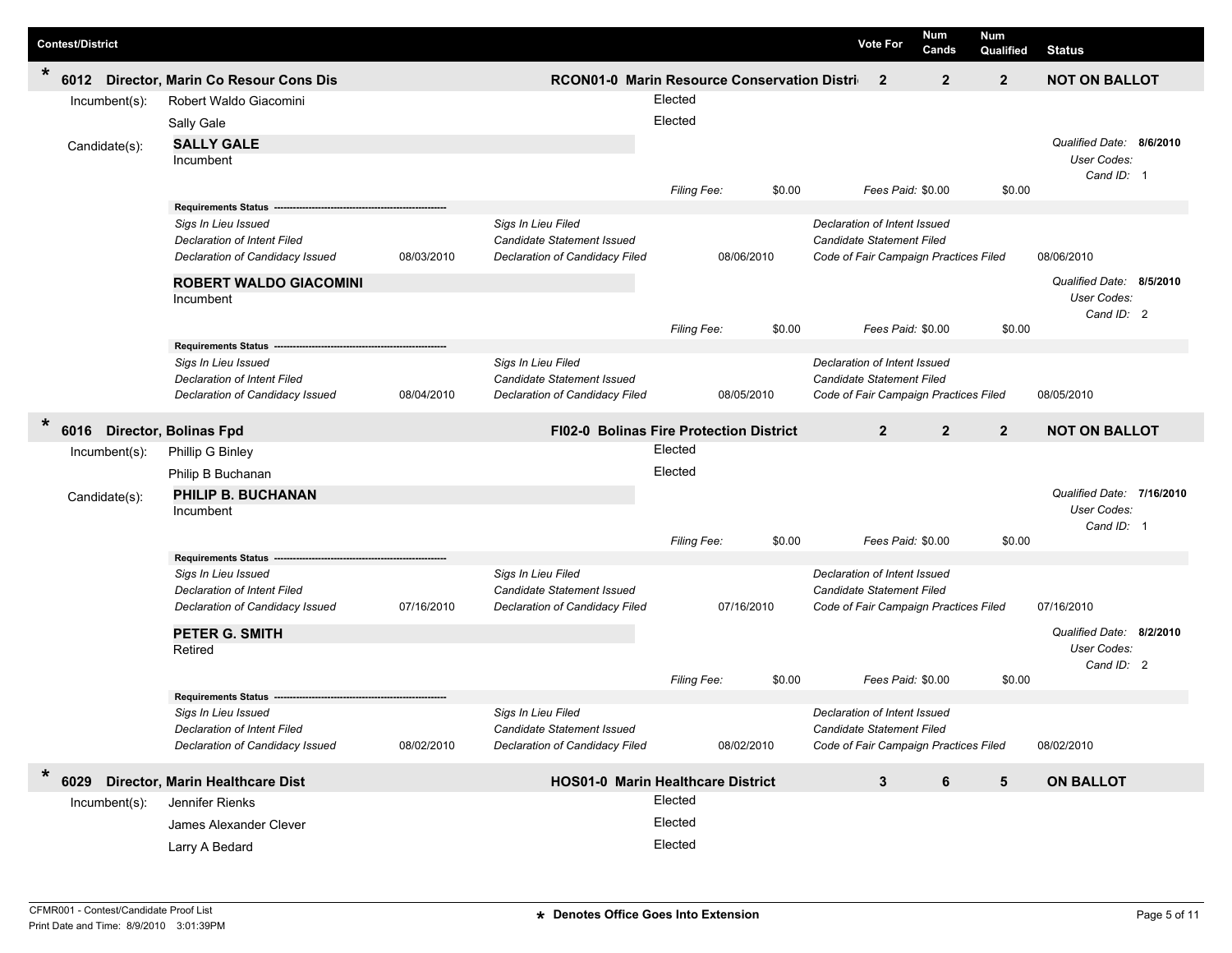|        | <b>Contest/District</b> |                                                          |            |                                                         |                    |            | <b>Vote For</b>                                           | <b>Num</b><br>Cands | Num<br>Qualified | <b>Status</b>             |  |
|--------|-------------------------|----------------------------------------------------------|------------|---------------------------------------------------------|--------------------|------------|-----------------------------------------------------------|---------------------|------------------|---------------------------|--|
|        |                         | Non-Partisan DISTRICT MARIN HEALTHCARE DISTRICT Director |            |                                                         |                    |            |                                                           |                     |                  |                           |  |
|        | 6029                    | Director, Marin Healthcare Dist                          |            |                                                         |                    |            | 3                                                         | 6                   | 5                | <b>ON BALLOT</b>          |  |
|        | Candidate(s):           | <b>JAMES A. CLEVER</b>                                   |            |                                                         |                    |            |                                                           |                     |                  | Qualified Date: 7/27/2010 |  |
|        |                         | Incumbent                                                |            |                                                         |                    |            |                                                           |                     |                  | User Codes:               |  |
|        |                         |                                                          |            |                                                         |                    |            |                                                           |                     |                  | Cand ID: 1                |  |
|        |                         |                                                          |            |                                                         | <b>Filing Fee:</b> | \$0.00     | Fees Paid: \$0.00                                         |                     | \$0.00           |                           |  |
|        |                         | Requirements Status --                                   |            |                                                         |                    |            |                                                           |                     |                  |                           |  |
|        |                         | Sigs In Lieu Issued                                      |            | Sigs In Lieu Filed                                      |                    |            | Declaration of Intent Issued                              |                     |                  |                           |  |
|        |                         | <b>Declaration of Intent Filed</b>                       |            | Candidate Statement Issued                              |                    | 07/12/2010 | Candidate Statement Filed                                 |                     |                  | 07/27/2010                |  |
|        |                         | Declaration of Candidacy Issued                          | 07/12/2010 | Declaration of Candidacy Filed                          |                    | 07/27/2010 | Code of Fair Campaign Practices Filed                     |                     |                  | 07/27/2010                |  |
|        |                         | <b>LARRY A. BEDARD</b>                                   |            |                                                         |                    |            |                                                           |                     |                  | Qualified Date: 8/5/2010  |  |
|        |                         | <b>Emergency Physician</b>                               |            |                                                         |                    |            |                                                           |                     |                  | User Codes:               |  |
|        |                         |                                                          |            |                                                         |                    |            |                                                           |                     |                  | Cand ID: 2                |  |
|        |                         |                                                          |            |                                                         | <b>Filing Fee:</b> | \$0.00     | Fees Paid: \$0.00                                         |                     | \$0.00           |                           |  |
|        |                         | Requirements Status --                                   |            |                                                         |                    |            |                                                           |                     |                  |                           |  |
|        |                         | Sigs In Lieu Issued                                      |            | Sigs In Lieu Filed<br><b>Candidate Statement Issued</b> |                    | 07/29/2010 | Declaration of Intent Issued<br>Candidate Statement Filed |                     |                  | 08/05/2010                |  |
|        |                         | Declaration of Intent Filed                              | 07/29/2010 | Declaration of Candidacy Filed                          |                    | 08/05/2010 |                                                           |                     |                  | 08/05/2010                |  |
|        |                         | Declaration of Candidacy Issued                          |            |                                                         |                    |            | Code of Fair Campaign Practices Filed                     |                     |                  |                           |  |
|        |                         | <b>JENNIFER RIENKS</b>                                   |            |                                                         |                    |            |                                                           |                     |                  | Qualified Date: 8/6/2010  |  |
|        |                         | Incumbent                                                |            |                                                         |                    |            |                                                           |                     |                  | User Codes:               |  |
|        |                         |                                                          |            |                                                         |                    |            |                                                           |                     |                  | Cand ID: 3                |  |
|        |                         |                                                          |            |                                                         | <b>Filing Fee:</b> | \$0.00     | Fees Paid: \$0.00                                         |                     | \$0.00           |                           |  |
|        |                         | Requirements Status --                                   |            | Sigs In Lieu Filed                                      |                    |            | Declaration of Intent Issued                              |                     |                  |                           |  |
|        |                         | Sigs In Lieu Issued<br>Declaration of Intent Filed       |            | Candidate Statement Issued                              |                    | 07/30/2010 | Candidate Statement Filed                                 |                     |                  | 08/06/2010                |  |
|        |                         | Declaration of Candidacy Issued                          | 07/30/2010 | Declaration of Candidacy Filed                          |                    | 08/06/2010 | Code of Fair Campaign Practices Filed                     |                     |                  | 08/06/2010                |  |
|        |                         |                                                          |            |                                                         |                    |            |                                                           |                     |                  |                           |  |
|        |                         | <b>LORI WOOD</b>                                         |            |                                                         |                    |            |                                                           |                     |                  | Qualified Date: 8/6/2010  |  |
|        |                         | <b>Executive Administrator</b>                           |            |                                                         |                    |            |                                                           |                     |                  | User Codes:               |  |
|        |                         |                                                          |            |                                                         |                    |            |                                                           |                     |                  | Cand ID: 5                |  |
|        |                         |                                                          |            |                                                         | Filing Fee:        | \$0.00     | Fees Paid: \$0.00                                         |                     | \$0.00           |                           |  |
|        |                         | Requirements Status ----<br>Sigs In Lieu Issued          |            | Sigs In Lieu Filed                                      |                    |            | Declaration of Intent Issued                              |                     |                  |                           |  |
|        |                         | Declaration of Intent Filed                              |            | Candidate Statement Issued                              |                    | 08/05/2010 | Candidate Statement Filed                                 |                     |                  | 08/06/2010                |  |
|        |                         | Declaration of Candidacy Issued                          | 08/05/2010 | Declaration of Candidacy Filed                          |                    | 08/06/2010 | Code of Fair Campaign Practices Filed                     |                     |                  |                           |  |
|        |                         |                                                          |            |                                                         |                    |            |                                                           |                     |                  |                           |  |
|        |                         | <b>JOSEPH "JOE" SALAMA</b>                               |            |                                                         |                    |            |                                                           |                     |                  | Qualified Date: 8/6/2010  |  |
|        |                         | Mediator/Attorney                                        |            |                                                         |                    |            |                                                           |                     |                  | User Codes:               |  |
|        |                         |                                                          |            |                                                         | Filing Fee:        | \$0.00     | Fees Paid: \$0.00                                         |                     | \$0.00           | Cand ID: 6                |  |
|        |                         | Requirements Status --                                   |            |                                                         |                    |            |                                                           |                     |                  |                           |  |
|        |                         | Sigs In Lieu Issued                                      |            | Sigs In Lieu Filed                                      |                    |            | Declaration of Intent Issued                              |                     |                  |                           |  |
|        |                         | Declaration of Intent Filed                              |            | Candidate Statement Issued                              |                    | 08/05/2010 | Candidate Statement Filed                                 |                     |                  | 08/06/2010                |  |
|        |                         | Declaration of Candidacy Issued                          | 08/05/2010 | Declaration of Candidacy Filed                          |                    | 08/06/2010 | Code of Fair Campaign Practices Filed                     |                     |                  | 08/06/2010                |  |
|        |                         |                                                          |            |                                                         |                    |            |                                                           |                     |                  |                           |  |
| $\ast$ | 6035                    | Director, Full Term, Strawberry Rec Dist                 |            | <b>REC01-0 Strawberry Recreation District</b>           |                    |            | 3                                                         | 3                   | $\mathbf{3}$     | <b>NOT ON BALLOT</b>      |  |
|        | $Incumbent(s)$ :        | Julie Anne Zener                                         |            |                                                         | Elected            |            |                                                           |                     |                  |                           |  |
|        |                         | Jennifer M Klopfer                                       |            |                                                         | Elected            |            |                                                           |                     |                  |                           |  |
|        |                         |                                                          |            |                                                         |                    |            |                                                           |                     |                  |                           |  |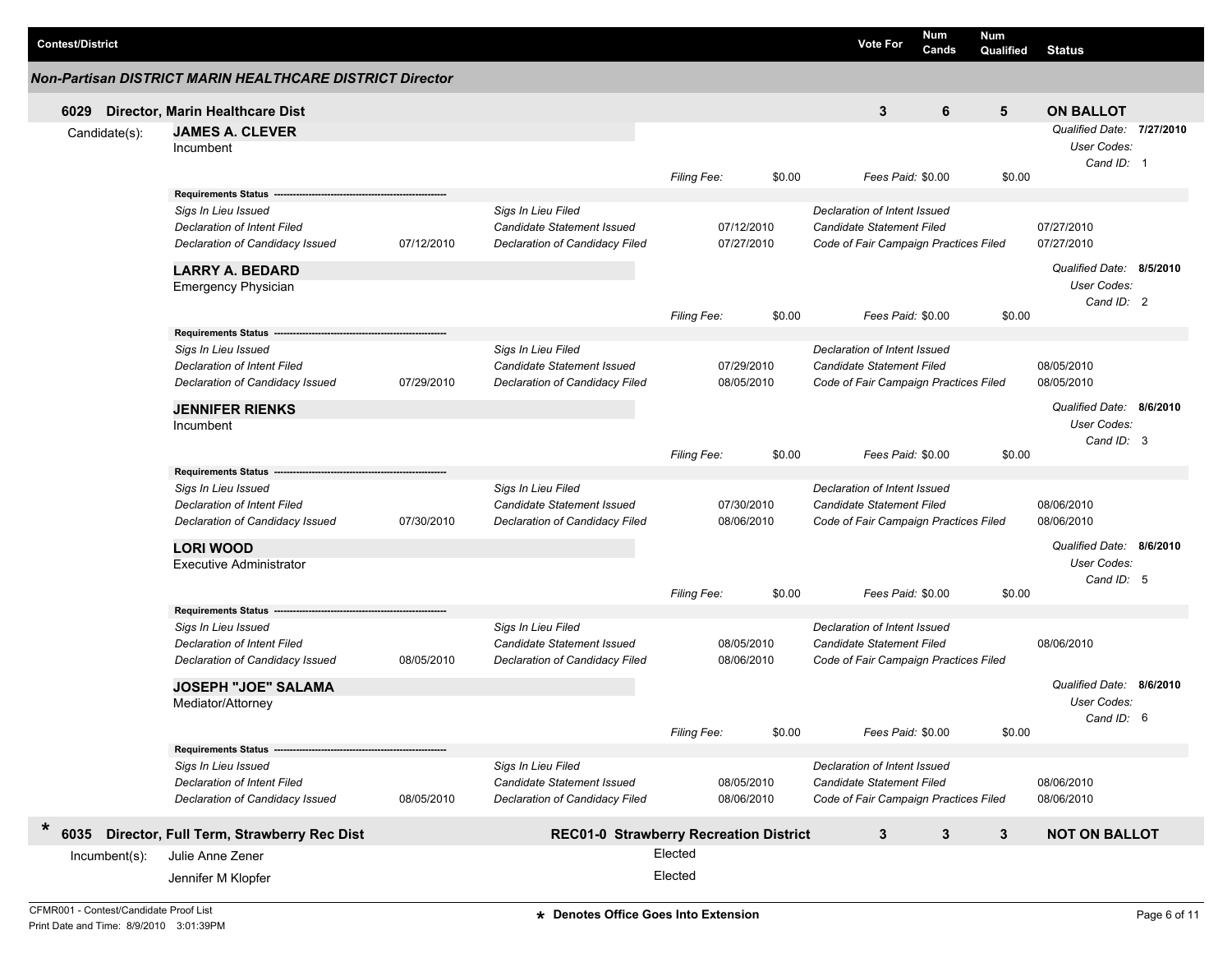| <b>Contest/District</b> |                                                                       |            |                                                                     |                      |                          | <b>Vote For</b>                                                    | <b>Num</b><br>Cands | Num<br>Qualified | <b>Status</b>                            |  |
|-------------------------|-----------------------------------------------------------------------|------------|---------------------------------------------------------------------|----------------------|--------------------------|--------------------------------------------------------------------|---------------------|------------------|------------------------------------------|--|
| $\ast$<br>6035          | Director, Full Term, Strawberry Rec Dist                              |            | REC01-0 Strawberry Recreation District                              |                      |                          | 3                                                                  | 3                   | $\mathbf{3}$     | <b>NOT ON BALLOT</b>                     |  |
| Incumbent(s):           | Jeffrey Lovell Francis                                                |            |                                                                     | Elected              |                          |                                                                    |                     |                  |                                          |  |
| Candidate(s):           | <b>JEFFREY L. FRANCIS</b>                                             |            |                                                                     |                      |                          |                                                                    |                     |                  | Qualified Date: 8/4/2010                 |  |
|                         | Incumbent                                                             |            |                                                                     |                      |                          |                                                                    |                     |                  | User Codes:<br>Cand ID: 1                |  |
|                         |                                                                       |            |                                                                     | Filing Fee:          | \$0.00                   | Fees Paid: \$0.00                                                  |                     | \$0.00           |                                          |  |
|                         | Requirements Status --                                                |            |                                                                     |                      |                          |                                                                    |                     |                  |                                          |  |
|                         | Sigs In Lieu Issued                                                   |            | Sigs In Lieu Filed<br>Candidate Statement Issued                    |                      | 07/13/2010               | Declaration of Intent Issued<br>Candidate Statement Filed          |                     |                  | 08/04/2010                               |  |
|                         | Declaration of Intent Filed<br>Declaration of Candidacy Issued        | 07/13/2010 | Declaration of Candidacy Filed                                      |                      | 08/04/2010               | Code of Fair Campaign Practices Filed                              |                     |                  | 08/04/2010                               |  |
|                         |                                                                       |            |                                                                     |                      |                          |                                                                    |                     |                  | Qualified Date: 8/4/2010                 |  |
|                         | <b>KELLY READE</b><br>No Ballot Designation                           |            |                                                                     |                      |                          |                                                                    |                     |                  | User Codes:                              |  |
|                         |                                                                       |            |                                                                     |                      |                          |                                                                    |                     |                  | Cand ID: 2                               |  |
|                         |                                                                       |            |                                                                     | Filing Fee:          | \$0.00                   | Fees Paid: \$0.00                                                  |                     | \$0.00           |                                          |  |
|                         | Requirements Status --<br>Sigs In Lieu Issued                         |            | Sigs In Lieu Filed                                                  |                      |                          | Declaration of Intent Issued                                       |                     |                  |                                          |  |
|                         | Declaration of Intent Filed                                           |            | <b>Candidate Statement Issued</b>                                   |                      | 07/13/2010               | Candidate Statement Filed                                          |                     |                  |                                          |  |
|                         | Declaration of Candidacy Issued                                       | 07/13/2010 | Declaration of Candidacy Filed                                      |                      | 08/04/2010               | Code of Fair Campaign Practices Filed                              |                     |                  | 08/04/2010                               |  |
|                         | <b>JENNIFER M. KLOPFER</b>                                            |            |                                                                     |                      |                          |                                                                    |                     |                  | Qualified Date: 8/5/2010                 |  |
|                         | Incumbent                                                             |            |                                                                     |                      |                          |                                                                    |                     |                  | User Codes:                              |  |
|                         |                                                                       |            |                                                                     | Filing Fee:          | \$0.00                   | Fees Paid: \$0.00                                                  |                     | \$0.00           | Cand ID: 3                               |  |
|                         | <b>Requirements Status</b>                                            |            |                                                                     |                      |                          |                                                                    |                     |                  |                                          |  |
|                         | Sigs In Lieu Issued                                                   |            | Sigs In Lieu Filed                                                  |                      |                          | Declaration of Intent Issued                                       |                     |                  |                                          |  |
|                         | Declaration of Intent Filed                                           |            | Candidate Statement Issued                                          |                      | 07/22/2010               | Candidate Statement Filed                                          |                     |                  |                                          |  |
|                         | Declaration of Candidacy Issued                                       | 07/22/2010 | Declaration of Candidacy Filed                                      |                      | 08/05/2010               | Code of Fair Campaign Practices Filed                              |                     |                  | 08/05/2010                               |  |
| *<br>6036               | Director, Short Term, Strawberry Rec Dist                             |            | <b>REC01-0 Strawberry Recreation District</b>                       |                      |                          | $\overline{2}$                                                     | $\overline{2}$      | $\overline{2}$   | <b>NOT ON BALLOT</b>                     |  |
| Incumbent(s):           | Kelly Worrall Reade                                                   |            |                                                                     | Appointed to Vacancy |                          |                                                                    |                     |                  |                                          |  |
|                         | Peter Barclay Teese                                                   |            |                                                                     | Appointed to Vacancy |                          |                                                                    |                     |                  |                                          |  |
| Candidate(s):           | <b>JULIE ANNE ZENER</b>                                               |            |                                                                     |                      |                          |                                                                    |                     |                  | Qualified Date: 8/6/2010                 |  |
|                         | Art Dealer/Mother                                                     |            |                                                                     |                      |                          |                                                                    |                     |                  | User Codes:<br>Cand ID: 1                |  |
|                         |                                                                       |            |                                                                     | Filing Fee:          | \$0.00                   | Fees Paid: \$0.00                                                  |                     | \$0.00           |                                          |  |
|                         | <b>Requirements Status</b>                                            |            |                                                                     |                      |                          |                                                                    |                     |                  |                                          |  |
|                         | Sigs In Lieu Issued                                                   |            | Sigs In Lieu Filed                                                  |                      |                          | Declaration of Intent Issued                                       |                     |                  |                                          |  |
|                         | <b>Declaration of Intent Filed</b><br>Declaration of Candidacy Issued | 07/22/2010 | <b>Candidate Statement Issued</b><br>Declaration of Candidacy Filed |                      | 07/22/2010<br>08/06/2010 | Candidate Statement Filed<br>Code of Fair Campaign Practices Filed |                     |                  | 08/06/2010                               |  |
|                         |                                                                       |            |                                                                     |                      |                          |                                                                    |                     |                  |                                          |  |
|                         | <b>PETER TEESE</b><br>Appointed Incumbent                             |            |                                                                     |                      |                          |                                                                    |                     |                  | Qualified Date: 7/30/2010<br>User Codes: |  |
|                         |                                                                       |            |                                                                     |                      |                          |                                                                    |                     |                  | Cand ID: 2                               |  |
|                         |                                                                       |            |                                                                     | Filing Fee:          | \$0.00                   | Fees Paid: \$0.00                                                  |                     | \$0.00           |                                          |  |
|                         | <b>Requirements Status</b><br>Sigs In Lieu Issued                     |            | Sigs In Lieu Filed                                                  |                      |                          | Declaration of Intent Issued                                       |                     |                  |                                          |  |
|                         | Declaration of Intent Filed                                           |            | Candidate Statement Issued                                          |                      |                          | Candidate Statement Filed                                          |                     |                  |                                          |  |
|                         | Declaration of Candidacy Issued                                       | 07/30/2010 | Declaration of Candidacy Filed                                      |                      | 07/30/2010               | Code of Fair Campaign Practices Filed                              |                     |                  | 07/30/2010                               |  |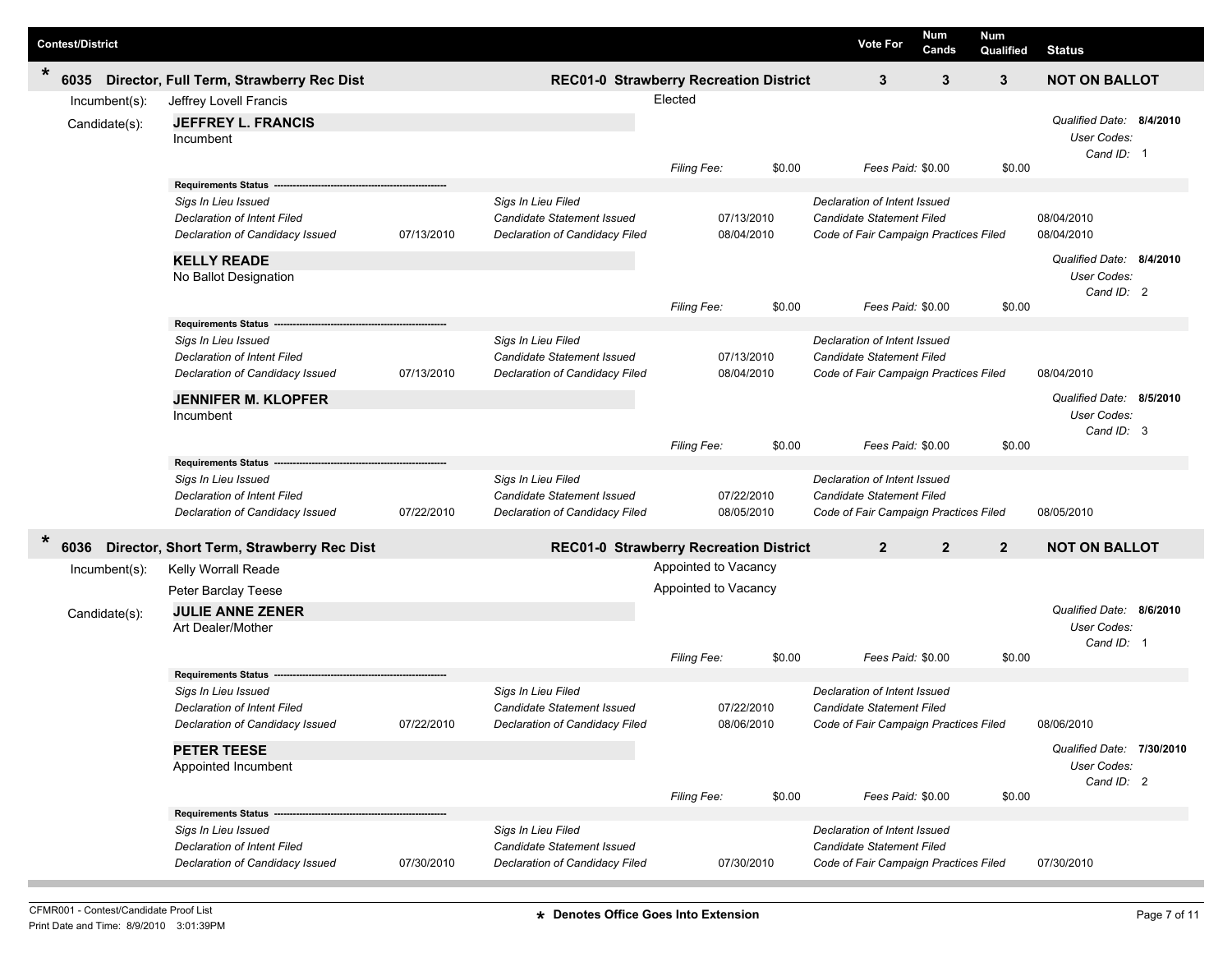| <b>Contest/District</b>        |                                                                                                                                                                                     |            |                                                                                    |                      |                                    | <b>Vote For</b>                                                                                    | Num<br>Cands | <b>Num</b><br>Qualified | <b>Status</b>                                                       |  |
|--------------------------------|-------------------------------------------------------------------------------------------------------------------------------------------------------------------------------------|------------|------------------------------------------------------------------------------------|----------------------|------------------------------------|----------------------------------------------------------------------------------------------------|--------------|-------------------------|---------------------------------------------------------------------|--|
| $\ast$<br>6055                 | Director, Division No. 1, Marin Muni Water Dist                                                                                                                                     |            | WA01-1 Marin Municipal Water District-Division                                     |                      |                                    | $\overline{\mathbf{1}}$                                                                            | 3            | $\overline{2}$          | <b>ON BALLOT</b>                                                    |  |
| Incumbent(s):<br>Candidate(s): | John Collins Gibson<br><b>JACK GIBSON</b><br>Incumbent                                                                                                                              |            |                                                                                    | Elected              |                                    |                                                                                                    |              |                         | Qualified Date: 8/5/2010<br>User Codes:<br>Cand ID: 1               |  |
|                                |                                                                                                                                                                                     |            |                                                                                    | Filing Fee:          | \$0.00                             | Fees Paid: \$0.00                                                                                  |              | \$0.00                  |                                                                     |  |
|                                | <b>Requirements Status -</b><br>Sigs In Lieu Issued<br>Declaration of Intent Filed<br>Declaration of Candidacy Issued<br><b>PETER F. LACQUES</b><br>Consumer/Environmental Attorney | 07/13/2010 | Sigs In Lieu Filed<br>Candidate Statement Issued<br>Declaration of Candidacy Filed |                      | 07/13/2010<br>08/05/2010           | Declaration of Intent Issued<br>Candidate Statement Filed<br>Code of Fair Campaign Practices Filed |              |                         | 08/05/2010<br>08/05/2010<br>Qualified Date: 8/6/2010<br>User Codes: |  |
|                                |                                                                                                                                                                                     |            |                                                                                    | Filing Fee:          | \$0.00                             | Fees Paid: \$0.00                                                                                  |              | \$0.00                  | Cand ID: 2                                                          |  |
|                                | <b>Requirements Status</b><br>Sigs In Lieu Issued<br>Declaration of Intent Filed<br>Declaration of Candidacy Issued                                                                 | 07/30/2010 | Sigs In Lieu Filed<br>Candidate Statement Issued<br>Declaration of Candidacy Filed |                      | 07/30/2010<br>08/06/2010           | Declaration of Intent Issued<br>Candidate Statement Filed<br>Code of Fair Campaign Practices Filed |              |                         | 08/06/2010<br>08/06/2010                                            |  |
| *<br>6056                      | Dir, Div No. 2, Short, Marin Muni Water Dist                                                                                                                                        |            | WA01-2 Marin Municipal Water District-Division                                     |                      |                                    | $\blacksquare$ 1                                                                                   | 4            | 3                       | <b>ON BALLOT</b>                                                    |  |
| Incumbent(s):<br>Candidate(s): | Armando M Quintero<br><b>ARMANDO M. QUINTERO</b>                                                                                                                                    |            |                                                                                    | Appointed to Vacancy |                                    |                                                                                                    |              |                         | Qualified Date: 8/6/2010                                            |  |
|                                | Appointed Incumbent                                                                                                                                                                 |            |                                                                                    | Filing Fee:          | \$0.00                             | Fees Paid: \$0.00                                                                                  |              | \$0.00                  | User Codes:<br>Cand ID: 1                                           |  |
|                                | Requirements Status                                                                                                                                                                 |            |                                                                                    |                      |                                    |                                                                                                    |              |                         |                                                                     |  |
|                                | Sigs In Lieu Issued<br><b>Declaration of Intent Filed</b><br>Declaration of Candidacy Issued                                                                                        | 07/14/2010 | Sigs In Lieu Filed<br>Candidate Statement Issued<br>Declaration of Candidacy Filed |                      | 07/14/2010<br>08/06/2010           | Declaration of Intent Issued<br>Candidate Statement Filed<br>Code of Fair Campaign Practices Filed |              |                         | 08/06/2010<br>08/06/2010                                            |  |
|                                | <b>JOHN D. O'CONNOR</b><br><b>Business Lawyer</b>                                                                                                                                   |            |                                                                                    |                      |                                    |                                                                                                    |              |                         | Qualified Date: 8/6/2010<br><b>User Codes:</b>                      |  |
|                                |                                                                                                                                                                                     |            |                                                                                    | Filing Fee:          | \$0.00                             | Fees Paid: \$0.00                                                                                  |              | \$0.00                  | Cand ID: 3                                                          |  |
|                                | <b>Requirements Status</b><br>Sigs In Lieu Issued<br>Declaration of Intent Filed<br>Declaration of Candidacy Issued                                                                 | 08/04/2010 | Sigs In Lieu Filed<br>Candidate Statement Issued<br>Declaration of Candidacy Filed |                      | 08/04/2010<br>08/06/2010           | Declaration of Intent Issued<br>Candidate Statement Filed<br>Code of Fair Campaign Practices Filed |              |                         | 08/06/2010<br>08/06/2010                                            |  |
|                                | <b>GLENN DOMBECK</b><br>Water Treatment Engineer                                                                                                                                    |            |                                                                                    |                      |                                    | Fees Paid: \$0.00                                                                                  |              |                         | Qualified Date: 8/6/2010<br>User Codes:<br>Cand ID: 4               |  |
|                                | Requirements Status --<br>Sigs In Lieu Issued<br>Declaration of Intent Filed<br>Declaration of Candidacy Issued                                                                     | 08/05/2010 | Sigs In Lieu Filed<br>Candidate Statement Issued<br>Declaration of Candidacy Filed | Filing Fee:          | \$0.00<br>08/05/2010<br>08/06/2010 | Declaration of Intent Issued<br>Candidate Statement Filed<br>Code of Fair Campaign Practices Filed |              | \$0.00                  | 08/06/2010<br>08/06/2010                                            |  |
| *<br>6057                      | Director, Division No. 3, Marin Muni Water Dist                                                                                                                                     |            | WA01-3 Marin Municipal Water District-Division 1                                   |                      |                                    |                                                                                                    | 3            | $\mathbf{2}$            | <b>ON BALLOT</b>                                                    |  |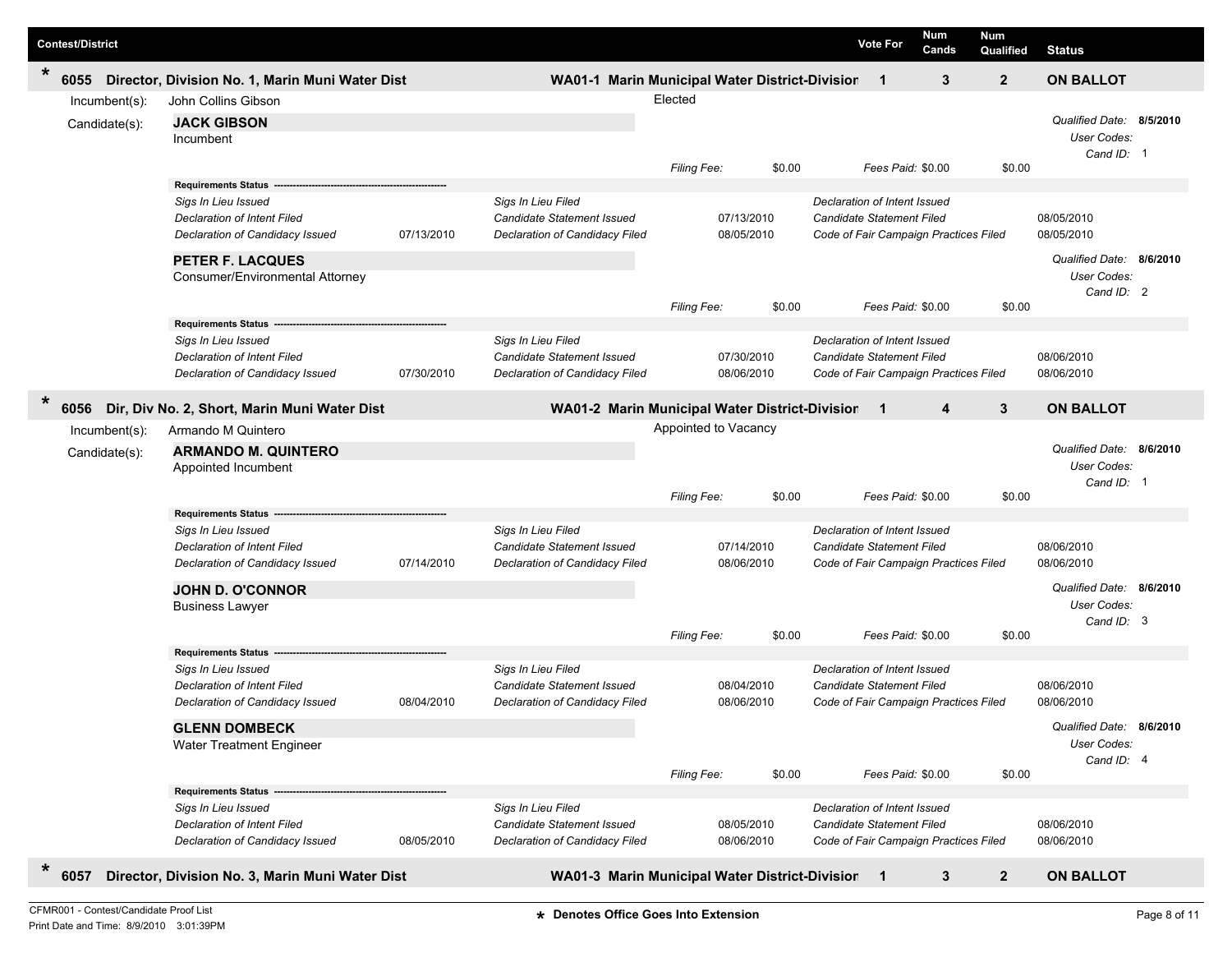| <b>Contest/District</b>                     |                                                                                                                                                                                  |            |                                                                                    |                        |                                    | <b>Vote For</b>                                                                                                                | Num<br>Cands | Num<br>Qualified | <b>Status</b>                                                                            |  |
|---------------------------------------------|----------------------------------------------------------------------------------------------------------------------------------------------------------------------------------|------------|------------------------------------------------------------------------------------|------------------------|------------------------------------|--------------------------------------------------------------------------------------------------------------------------------|--------------|------------------|------------------------------------------------------------------------------------------|--|
| $\ast$<br>6057                              | Director, Division No. 3, Marin Muni Water Dist                                                                                                                                  |            | WA01-3 Marin Municipal Water District-Division                                     |                        |                                    | $\overline{\mathbf{1}}$                                                                                                        | 3            | $\overline{2}$   | <b>ON BALLOT</b>                                                                         |  |
| Incumbent(s):<br>Candidate(s):              | David Henry Behar<br><b>DAVID BEHAR</b><br>Environmentalist/Water Manager                                                                                                        |            |                                                                                    | Elected                |                                    |                                                                                                                                |              |                  | Qualified Date: 8/6/2010<br>User Codes:<br>Cand ID: 1                                    |  |
|                                             | <b>Requirements Status -</b><br>Sigs In Lieu Issued<br>Declaration of Intent Filed<br>Declaration of Candidacy Issued<br><b>FRANK EGGER</b><br>Director/Environmental Non-Profit | 07/22/2010 | Sigs In Lieu Filed<br>Candidate Statement Issued<br>Declaration of Candidacy Filed | Filing Fee:            | \$0.00<br>07/22/2010<br>08/06/2010 | Fees Paid: \$0.00<br>Declaration of Intent Issued<br><b>Candidate Statement Filed</b><br>Code of Fair Campaign Practices Filed |              | \$0.00           | 08/06/2010<br>08/06/2010<br>Qualified Date: 8/6/2010<br>User Codes:<br>Cand ID: 3        |  |
|                                             | Requirements Status ---<br>Sigs In Lieu Issued<br><b>Declaration of Intent Filed</b><br>Declaration of Candidacy Issued                                                          | 08/06/2010 | Sigs In Lieu Filed<br>Candidate Statement Issued<br>Declaration of Candidacy Filed | Filing Fee:            | \$0.00<br>07/30/2010<br>08/06/2010 | Fees Paid: \$0.00<br>Declaration of Intent Issued<br>Candidate Statement Filed<br>Code of Fair Campaign Practices Filed        |              | \$0.00           | 08/06/2010<br>08/06/2010                                                                 |  |
| *<br>6058<br>Incumbent(s):<br>Candidate(s): | Director, Division No. 4, Marin Muni Water Dist<br>Cynthia L Koehler<br><b>CYNTHIA L. KOEHLER</b><br><b>Environmental Attorney</b>                                               |            | WA01-4 Marin Municipal Water District-Division                                     | Elected<br>Filing Fee: | \$0.00                             | $\overline{\mathbf{1}}$<br>Fees Paid: \$0.00                                                                                   | 3            | 3<br>\$0.00      | <b>ON BALLOT</b><br>Qualified Date: 8/6/2010<br>User Codes:<br>Cand ID: 1                |  |
|                                             | Requirements Status --<br>Sigs In Lieu Issued<br>Declaration of Intent Filed<br>Declaration of Candidacy Issued<br><b>SASHI MCENTEE</b><br><b>Small Business Owner</b>           | 07/19/2010 | Sigs In Lieu Filed<br>Candidate Statement Issued<br>Declaration of Candidacy Filed |                        | 07/19/2010<br>08/06/2010           | Declaration of Intent Issued<br>Candidate Statement Filed<br>Code of Fair Campaign Practices Filed                             |              |                  | 08/06/2010<br>08/06/2010<br>Qualified Date: 8/6/2010<br><b>User Codes:</b><br>Cand ID: 2 |  |
|                                             | <b>Requirements Status</b><br>Sigs In Lieu Issued<br><b>Declaration of Intent Filed</b><br>Declaration of Candidacy Issued                                                       | 07/22/2010 | Sigs In Lieu Filed<br>Candidate Statement Issued<br>Declaration of Candidacy Filed | Filing Fee:            | \$0.00<br>07/22/2010<br>08/06/2010 | Fees Paid: \$0.00<br>Declaration of Intent Issued<br>Candidate Statement Filed<br>Code of Fair Campaign Practices Filed        |              | \$0.00           | 08/06/2010<br>08/06/2010                                                                 |  |
|                                             | <b>LARRY ROSE</b><br>Public Health Physician<br><b>Requirements Status</b><br>Sigs In Lieu Issued<br>Declaration of Intent Filed                                                 |            | Sigs In Lieu Filed<br>Candidate Statement Issued                                   | Filing Fee:            | \$0.00<br>07/29/2010               | Fees Paid: \$0.00<br>Declaration of Intent Issued<br>Candidate Statement Filed                                                 |              | \$0.00           | Qualified Date: 8/2/2010<br>User Codes:<br>Cand ID: 3<br>08/02/2010                      |  |
| $\ast$<br>6063                              | Declaration of Candidacy Issued<br>Director, SB County Water Dist                                                                                                                | 07/29/2010 | Declaration of Candidacy Filed<br>WA02-0 Stinson Beach County Water District       |                        | 08/02/2010                         | Code of Fair Campaign Practices Filed<br>$\mathbf{2}$                                                                          | $\mathbf{2}$ | $\overline{2}$   | 08/02/2010<br><b>NOT ON BALLOT</b>                                                       |  |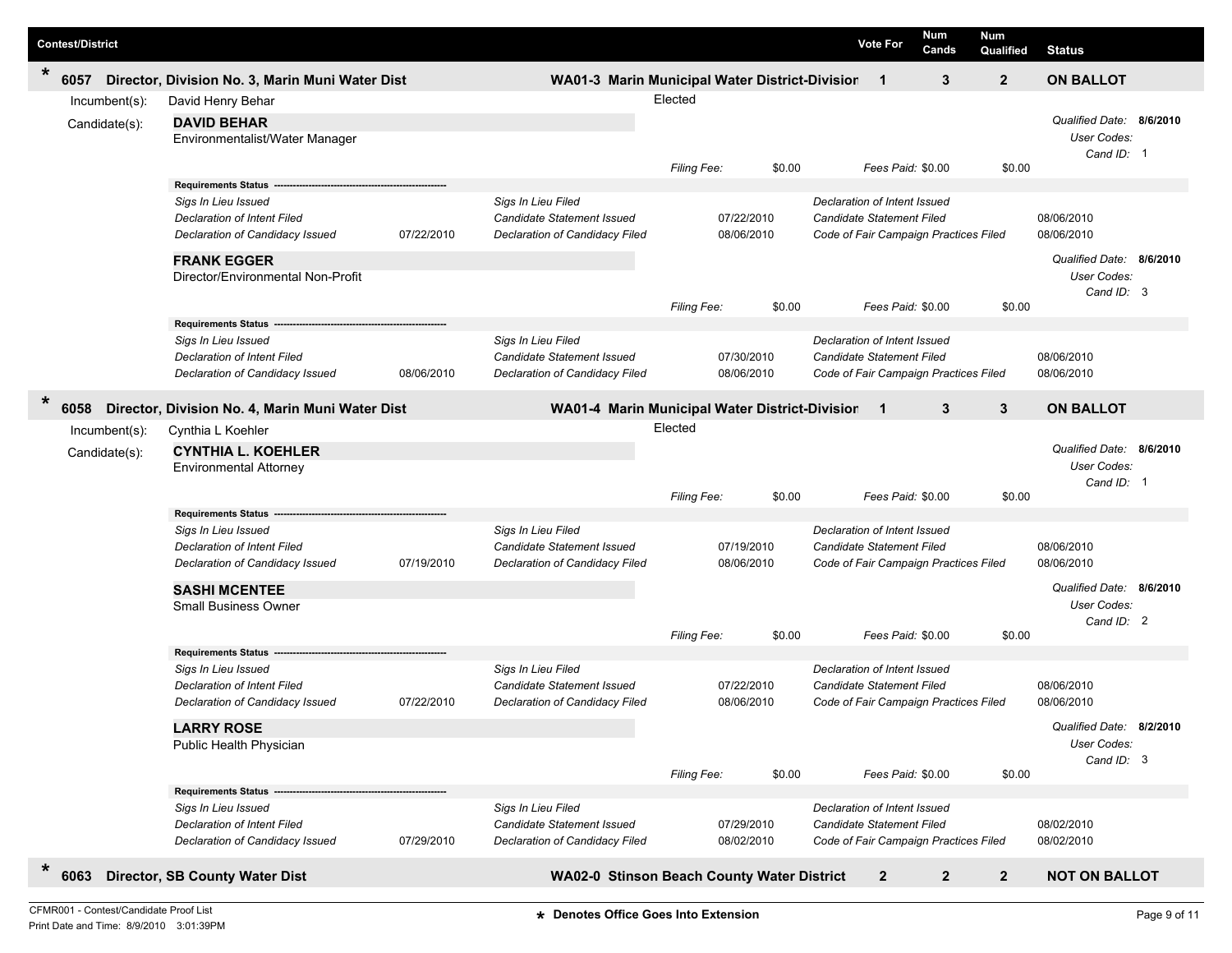| <b>Contest/District</b> |                                                                |            |                                                  |                    |        | <b>Vote For</b>                                                  | Num<br>Cands | <b>Num</b><br>Qualified | <b>Status</b>                           |          |
|-------------------------|----------------------------------------------------------------|------------|--------------------------------------------------|--------------------|--------|------------------------------------------------------------------|--------------|-------------------------|-----------------------------------------|----------|
| *<br>6063               | <b>Director, SB County Water Dist</b>                          |            | WA02-0 Stinson Beach County Water District       |                    |        | $\overline{2}$                                                   | $\mathbf{2}$ | $\overline{2}$          | <b>NOT ON BALLOT</b>                    |          |
| Incumbent(s):           | James M Zell                                                   |            |                                                  | Elected            |        |                                                                  |              |                         |                                         |          |
|                         | Lawrence A Baskin                                              |            |                                                  | Elected            |        |                                                                  |              |                         |                                         |          |
| Candidate(s):           | LAWRENCE (LARRY) A. BASKIN                                     |            |                                                  |                    |        |                                                                  |              |                         | Qualified Date: 8/3/2010                |          |
|                         | Incumbent                                                      |            |                                                  |                    |        |                                                                  |              |                         | User Codes:                             |          |
|                         |                                                                |            |                                                  | <b>Filing Fee:</b> | \$0.00 | Fees Paid: \$0.00                                                |              | \$0.00                  | Cand ID: 1                              |          |
|                         | <b>Requirements Status</b>                                     |            |                                                  |                    |        |                                                                  |              |                         |                                         |          |
|                         | Sigs In Lieu Issued                                            |            | Sigs In Lieu Filed                               |                    |        | Declaration of Intent Issued                                     |              |                         |                                         |          |
|                         | <b>Declaration of Intent Filed</b>                             |            | Candidate Statement Issued                       |                    |        | Candidate Statement Filed                                        |              |                         |                                         |          |
|                         | Declaration of Candidacy Issued                                | 08/03/2010 | Declaration of Candidacy Filed                   | 08/03/2010         |        | Code of Fair Campaign Practices Filed                            |              |                         | 08/03/2010                              |          |
|                         | <b>JIM ZELL</b>                                                |            |                                                  |                    |        |                                                                  |              |                         | Qualified Date:                         | 8/3/2010 |
|                         | Director, SBCWD                                                |            |                                                  |                    |        |                                                                  |              |                         | User Codes:                             |          |
|                         |                                                                |            |                                                  |                    | \$0.00 | Fees Paid: \$0.00                                                |              | \$0.00                  | Cand ID: 2                              |          |
|                         | <b>Requirements Status</b>                                     |            |                                                  | Filing Fee:        |        |                                                                  |              |                         |                                         |          |
|                         | Sigs In Lieu Issued                                            |            | Sigs In Lieu Filed                               |                    |        | Declaration of Intent Issued                                     |              |                         |                                         |          |
|                         | <b>Declaration of Intent Filed</b>                             |            | Candidate Statement Issued                       |                    |        | Candidate Statement Filed                                        |              |                         |                                         |          |
|                         | Declaration of Candidacy Issued                                | 08/03/2010 | Declaration of Candidacy Filed                   | 08/03/2010         |        | Code of Fair Campaign Practices Filed                            |              |                         | 08/03/2010                              |          |
| 6067                    | <b>Director, Mesa Park</b>                                     |            | REC02-0 Mesa Park                                |                    |        | 3                                                                | 3            | $\mathbf{3}$            | <b>NOT ON BALLOT</b>                    |          |
| Incumbent(s):           |                                                                |            |                                                  |                    |        |                                                                  |              |                         |                                         |          |
|                         | <b>JANE L. MICKELSON</b>                                       |            |                                                  |                    |        |                                                                  |              |                         | Qualified Date: 7/27/2010               |          |
| Candidate(s):           | Cultural Mythologist                                           |            |                                                  |                    |        |                                                                  |              |                         | User Codes:                             |          |
|                         |                                                                |            |                                                  |                    |        |                                                                  |              |                         | Cand ID: 1                              |          |
|                         |                                                                |            |                                                  | Filing Fee:        | \$0.00 | Fees Paid: \$0.00                                                |              | \$0.00                  |                                         |          |
|                         | <b>Requirements Status</b>                                     |            |                                                  |                    |        | Declaration of Intent Issued                                     |              |                         |                                         |          |
|                         | Sigs In Lieu Issued<br><b>Declaration of Intent Filed</b>      |            | Sigs In Lieu Filed<br>Candidate Statement Issued |                    |        | <b>Candidate Statement Filed</b>                                 |              |                         |                                         |          |
|                         | Declaration of Candidacy Issued                                | 07/27/2010 | Declaration of Candidacy Filed                   | 07/27/2010         |        | Code of Fair Campaign Practices Filed                            |              |                         | 07/27/2010                              |          |
|                         |                                                                |            |                                                  |                    |        |                                                                  |              |                         | Qualified Date: 8/3/2010                |          |
|                         | <b>CHARLES MINGUS WHITEFIELD</b><br><b>Builder</b>             |            |                                                  |                    |        |                                                                  |              |                         | User Codes:                             |          |
|                         |                                                                |            |                                                  |                    |        |                                                                  |              |                         | Cand ID: 2                              |          |
|                         |                                                                |            |                                                  | Filing Fee:        | \$0.00 | Fees Paid: \$0.00                                                |              | \$0.00                  |                                         |          |
|                         | <b>Requirements Status</b>                                     |            |                                                  |                    |        |                                                                  |              |                         |                                         |          |
|                         | Sigs In Lieu Issued<br>Declaration of Intent Filed             |            | Sigs In Lieu Filed<br>Candidate Statement Issued |                    |        | Declaration of Intent Issued<br>Candidate Statement Filed        |              |                         |                                         |          |
|                         | Declaration of Candidacy Issued                                | 08/03/2010 | Declaration of Candidacy Filed                   | 08/03/2010         |        | Code of Fair Campaign Practices Filed                            |              |                         | 08/03/2010                              |          |
|                         |                                                                |            |                                                  |                    |        |                                                                  |              |                         |                                         |          |
|                         | <b>ANDREW BLAKE</b><br>Solar Project Estimator                 |            |                                                  |                    |        |                                                                  |              |                         | Qualified Date: 8/4/2010<br>User Codes: |          |
|                         |                                                                |            |                                                  |                    |        |                                                                  |              |                         | Cand ID: 3                              |          |
|                         |                                                                |            |                                                  | Filing Fee:        | \$0.00 | Fees Paid: \$0.00                                                |              | \$0.00                  |                                         |          |
|                         | <b>Requirements Status -</b>                                   |            |                                                  |                    |        |                                                                  |              |                         |                                         |          |
|                         | Sigs In Lieu Issued                                            |            | Sigs In Lieu Filed<br>Candidate Statement Issued |                    |        | Declaration of Intent Issued<br><b>Candidate Statement Filed</b> |              |                         |                                         |          |
|                         | Declaration of Intent Filed<br>Declaration of Candidacy Issued | 08/04/2010 | Declaration of Candidacy Filed                   | 08/04/2010         |        | Code of Fair Campaign Practices Filed                            |              |                         | 08/04/2010                              |          |
|                         |                                                                |            |                                                  |                    |        |                                                                  |              |                         |                                         |          |

Γ